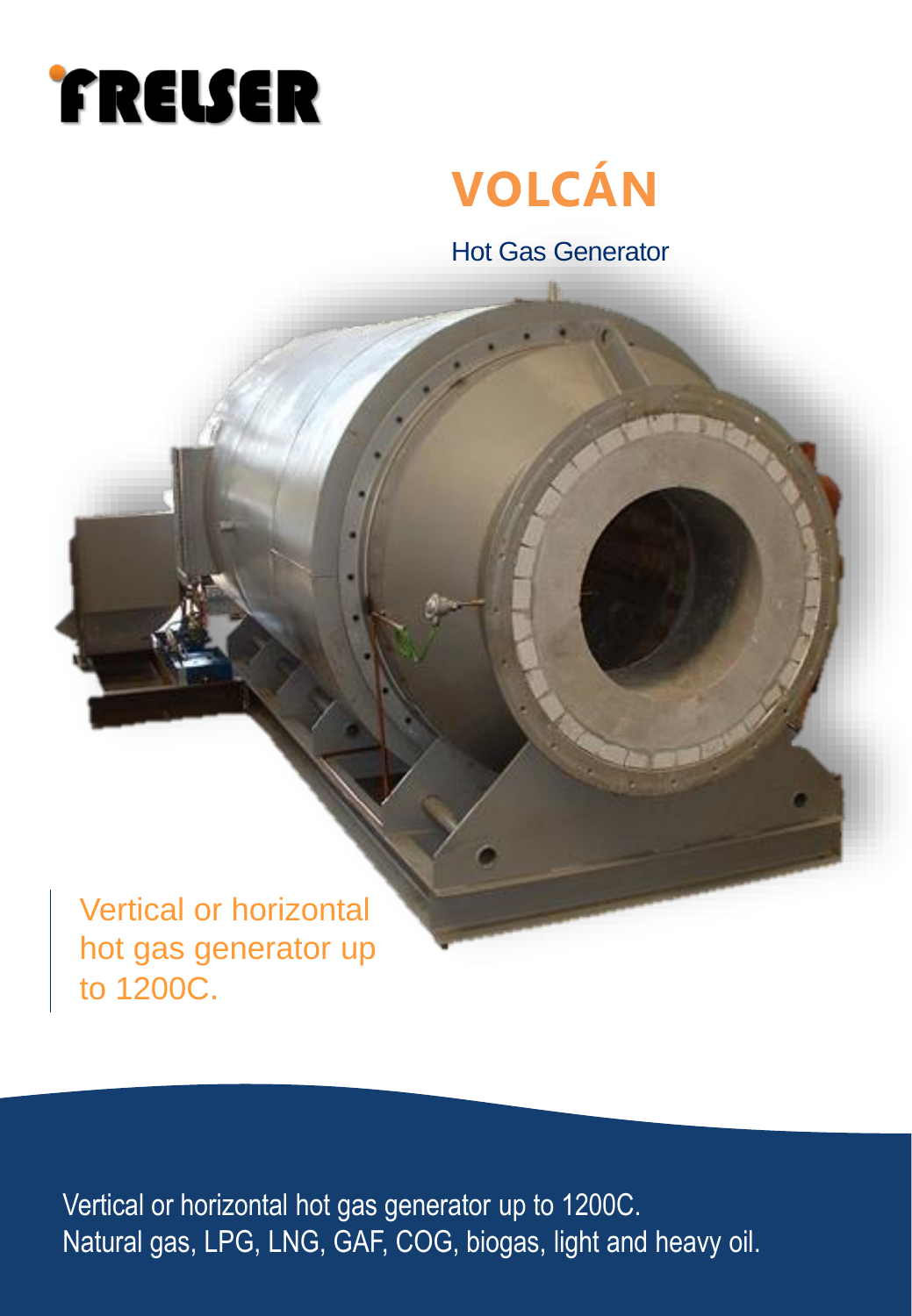## Operating principle



#### **IGR® INTERNAL GAS RECIRCULATION**





The IGR combustion principle® INTERNAL GAS RECIRCULATION provided exclusively by the aerodynamic effect introduced on the combustion front recirculates the gases already burned. This effect is used in **VOLCÁN** generators in order to improve the final temperature gradient in addition to increasing the durability of refractories and reducing NOx emissions



**FRELSER VOLCÁN** hot gas generators are composed of a double steel jacket with refractory coating, combustion and dilution air travels through the space between the walls of steel plates collaborating to improve the efficiency and durability of the equipment.

Pressure loss is usually extremely low, requiring low power fans.

The perfect mixture of dilution air that is injected at the opposite end of the combustion chamber is combustion gas, allowing the creation of a homogeneous hot gas temperature profile.

#### The temperature of the hot gas typically varies between 600° C and 1000° C.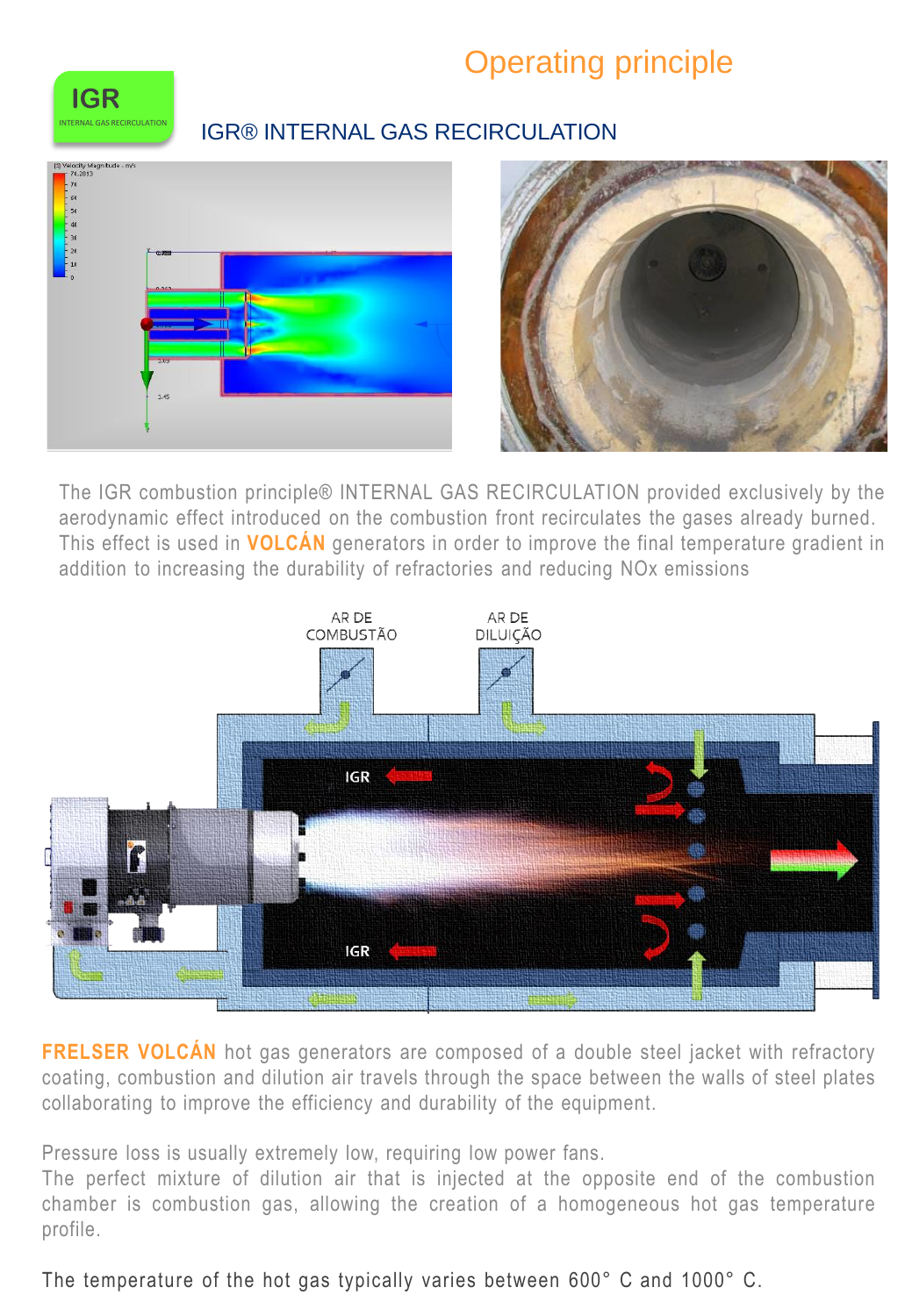## Two main control strategies





Gas leak detection and proof of valve operation, flame supervision, PID modulation and fuel/air ratio control Functional integration of burner/generator control all with in a single high reliability unit with CE and UL certification.

Improved combustion and control accuracy can save up to 5% in fuel costs and reduce emissions.

HI-IT replication via IP on any computer in the plant connected to the network at no additional cost.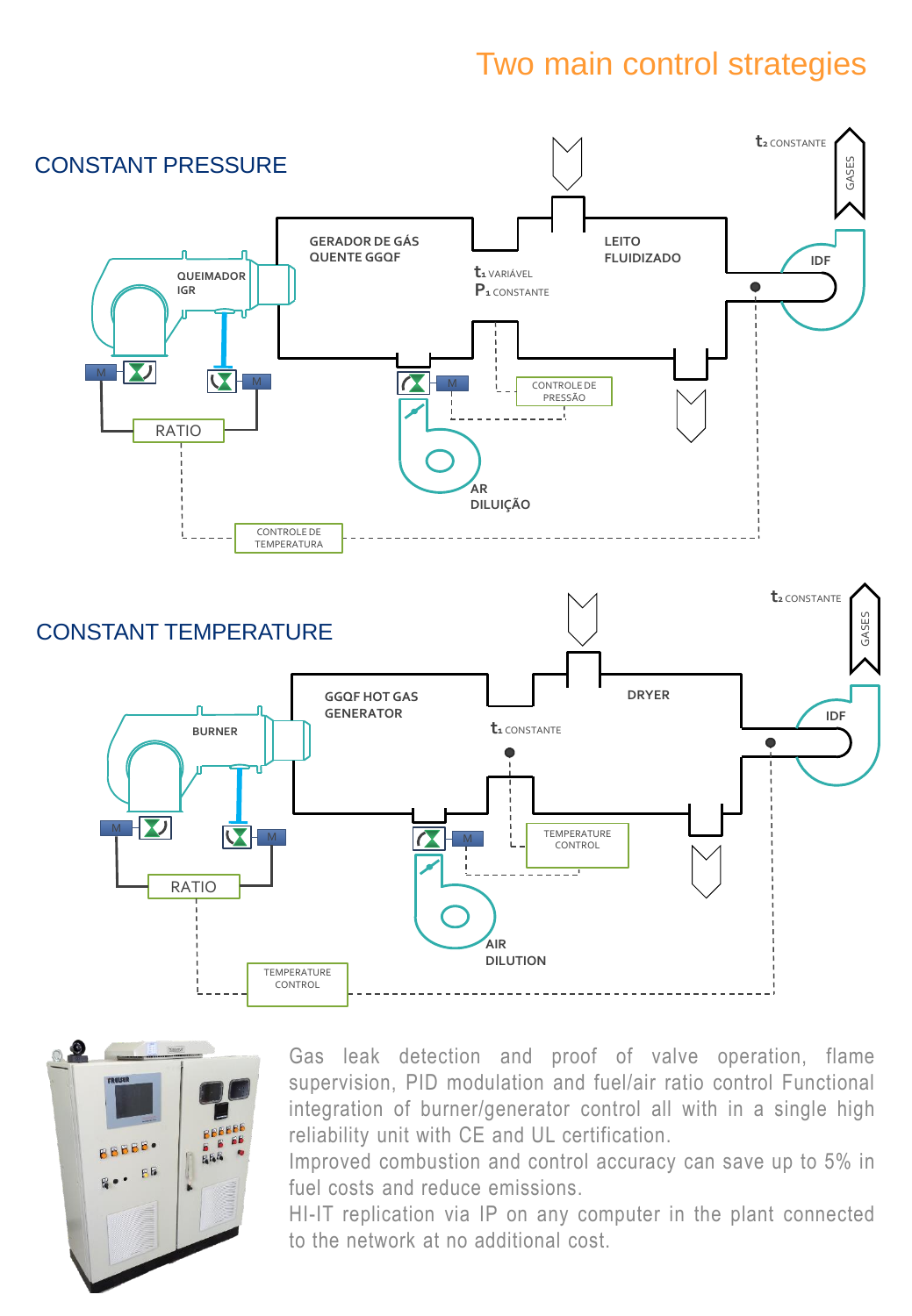## Main dimensions and technologies



|      | <b>MW</b> | L1   | L <sub>2</sub> | Н    | B    | D    | <b>Peso</b><br>(Kg) |
|------|-----------|------|----------------|------|------|------|---------------------|
| 25V  | 2.5       | 3000 | 4800           | 2050 | 1800 | 1050 | 9500                |
| 50V  | 5         | 3700 | 5700           | 2300 | 2200 | 1050 | 13000               |
| 8oV  | 8         | 4300 | 5800           | 2825 | 2700 | 1400 | 20000               |
| 100V | 10        | 4500 | 6000           | 2850 | 2900 | 1400 | 22000               |
| 150V | 15        | 5100 | 6850           | 3200 | 3400 | 1600 | 23000               |
| 200V | 20        | 5700 | 7600           | 3400 | 3500 | 1800 | 25600               |
| 300V | 30        | 7000 | 9200           | 4250 | 4000 | 2200 | 40000               |
| 400V | 40        | 7500 | 9800           | 4850 | 4800 | 2600 | 52000               |



**FRELSER** technologies applied to all **VOLCÁN** generators know each of them and know why **VOLCÁN** generators form a harmonious set with **FRELSER** burners.



Todas informações deste catalogo estão sujeitas a modificações sem prévio aviso . Algumas características mostradas são opcional, verificar sua proposta.